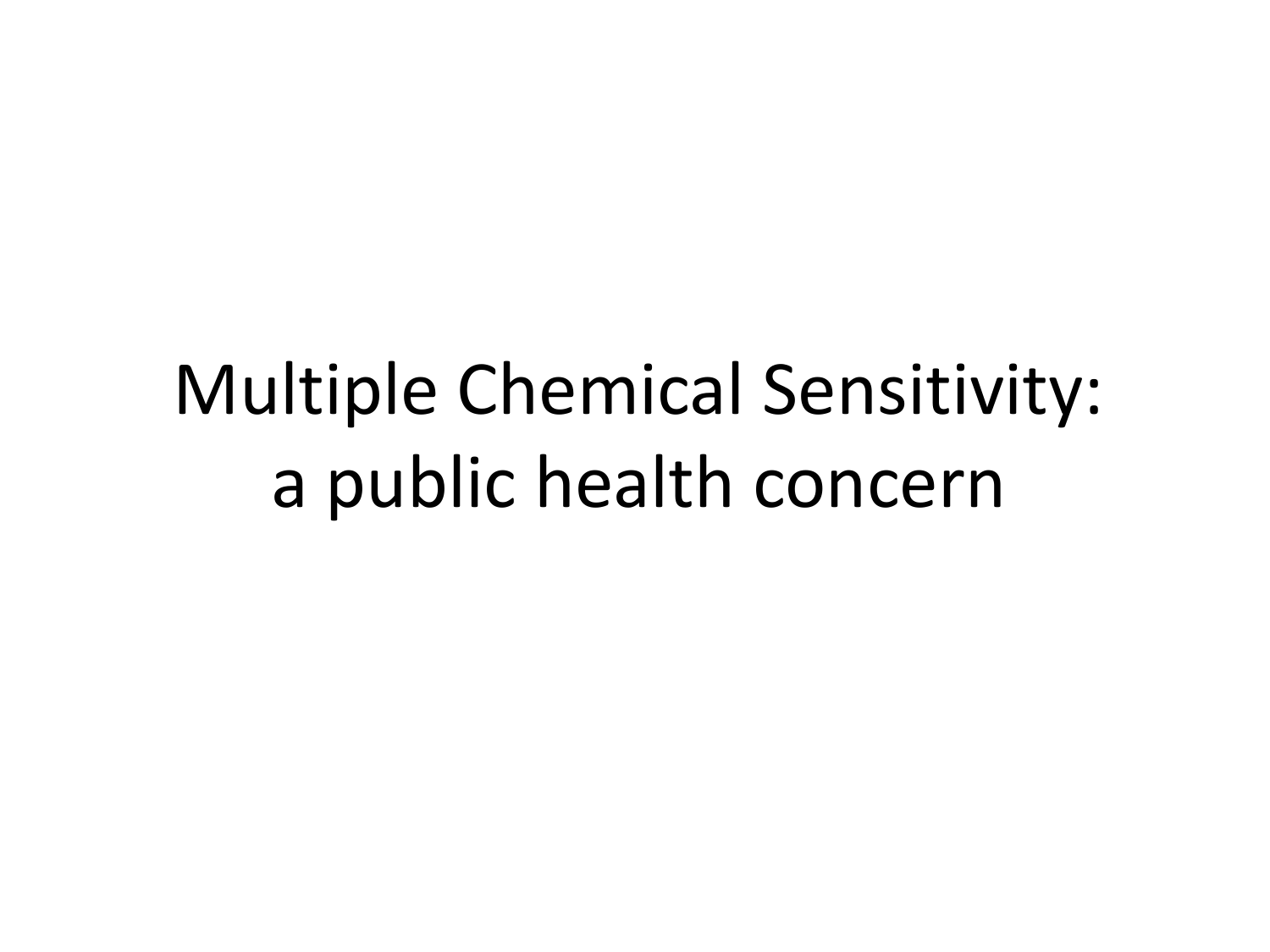#### Today's Presentation on MCS

- What is Multiple Chemical Sensitivity
- The work of the SA Task Force on MCS
- Progress on MCS in Australia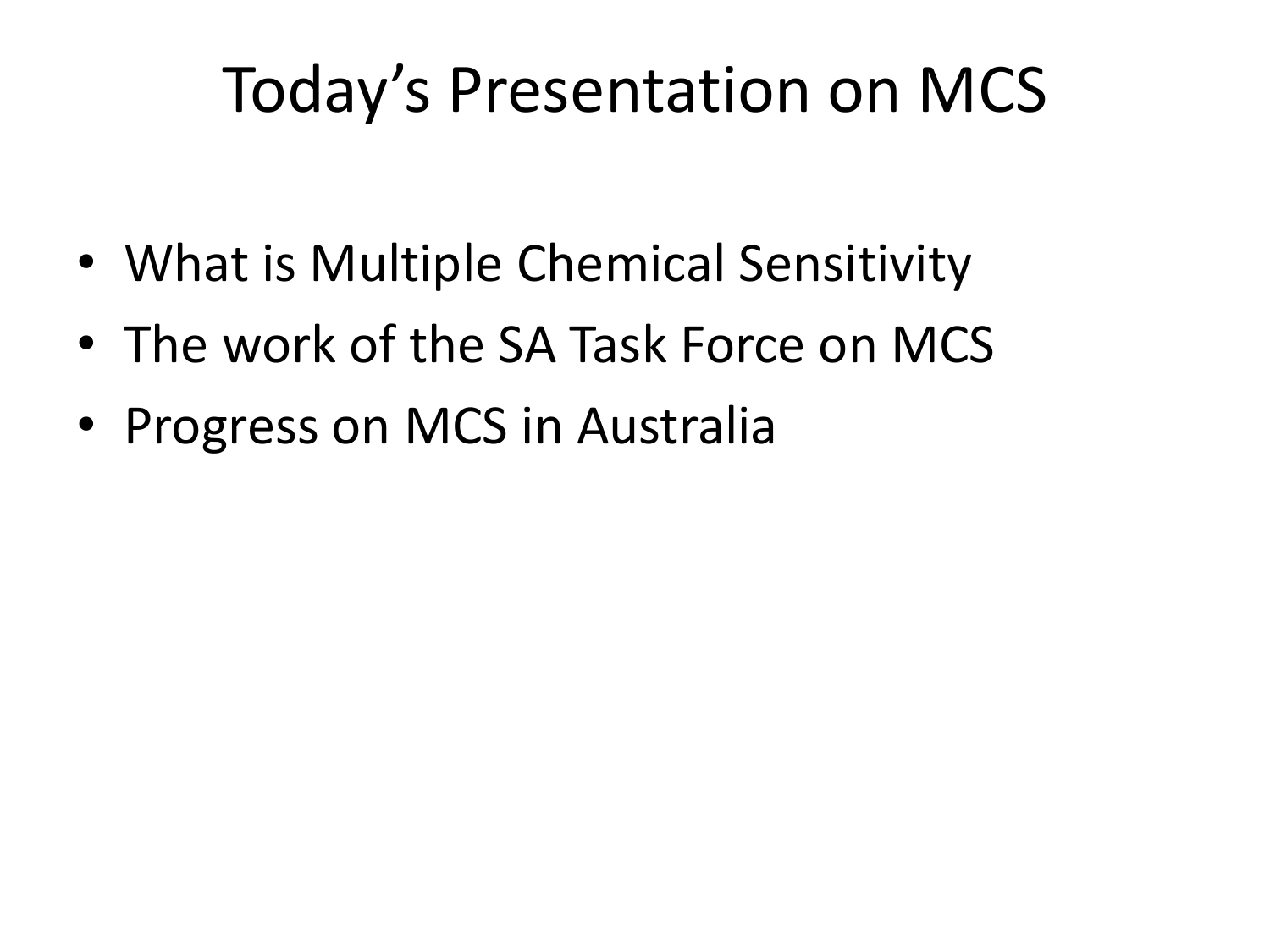#### What is MCS?

- Reports of unusual sensitivities to low levels of chemicals first appeared in medical literature in the 1950s. Then called "the petrochemical problem" by medical researchers.
- Media reports on the problem since the 1970s referred to different names including "total allergy syndrome" and "allergic to the 20<sup>th</sup> century."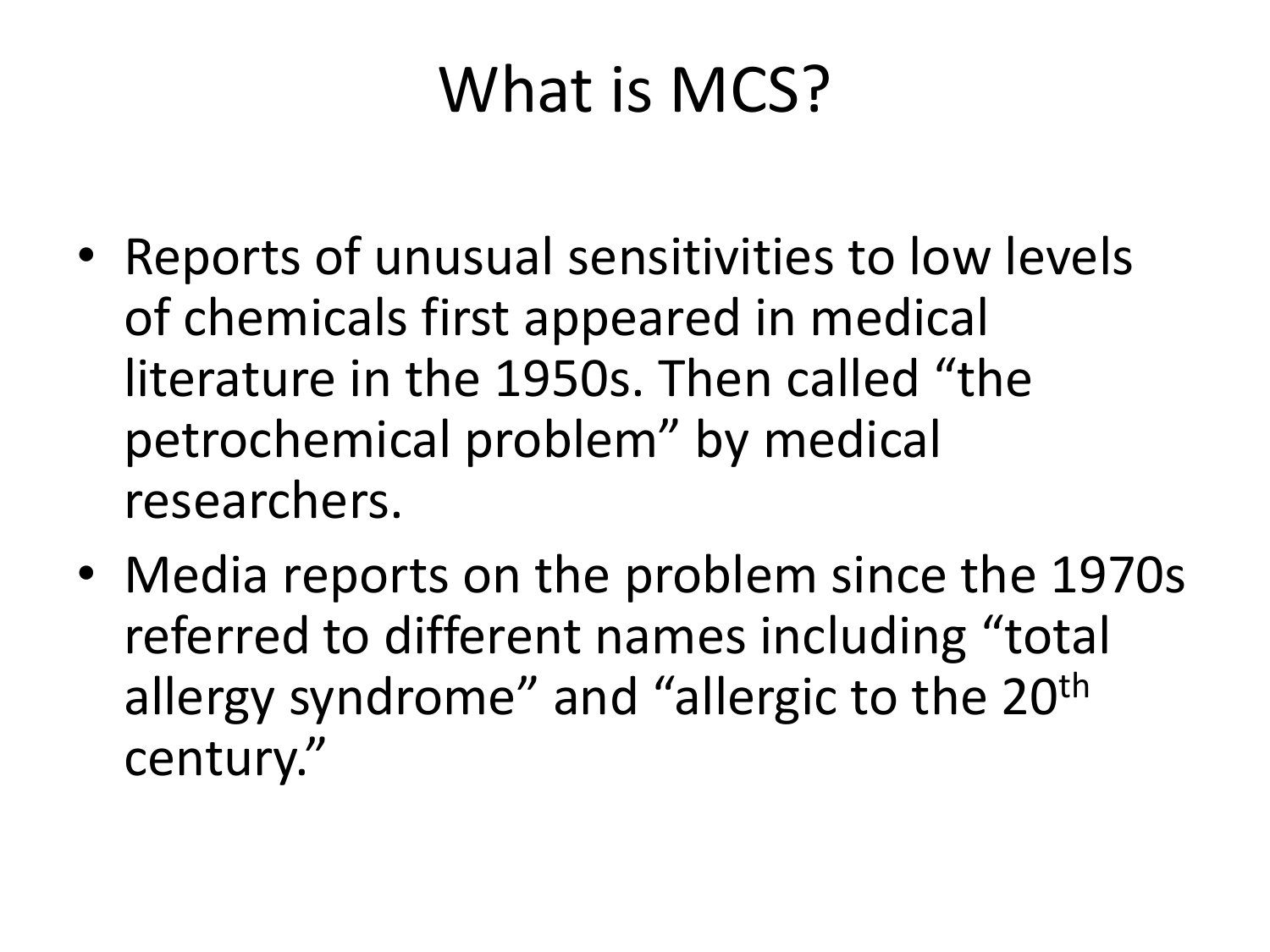- 1987: The term Multiple Chemical Sensitivity was first used by medical researcher Cullen in a publication on occupational medicine.
- 1999 MCS is defined by an international group of researchers as:
	- 1) a chronic condition
	- 2) with symptoms that recur reproducibly
	- 3) in multiple organ systems
	- 4) in response to low levels of exposure
	- 5) to multiple unrelated chemicals and
	- 6) improve or resolve when incitants are removed.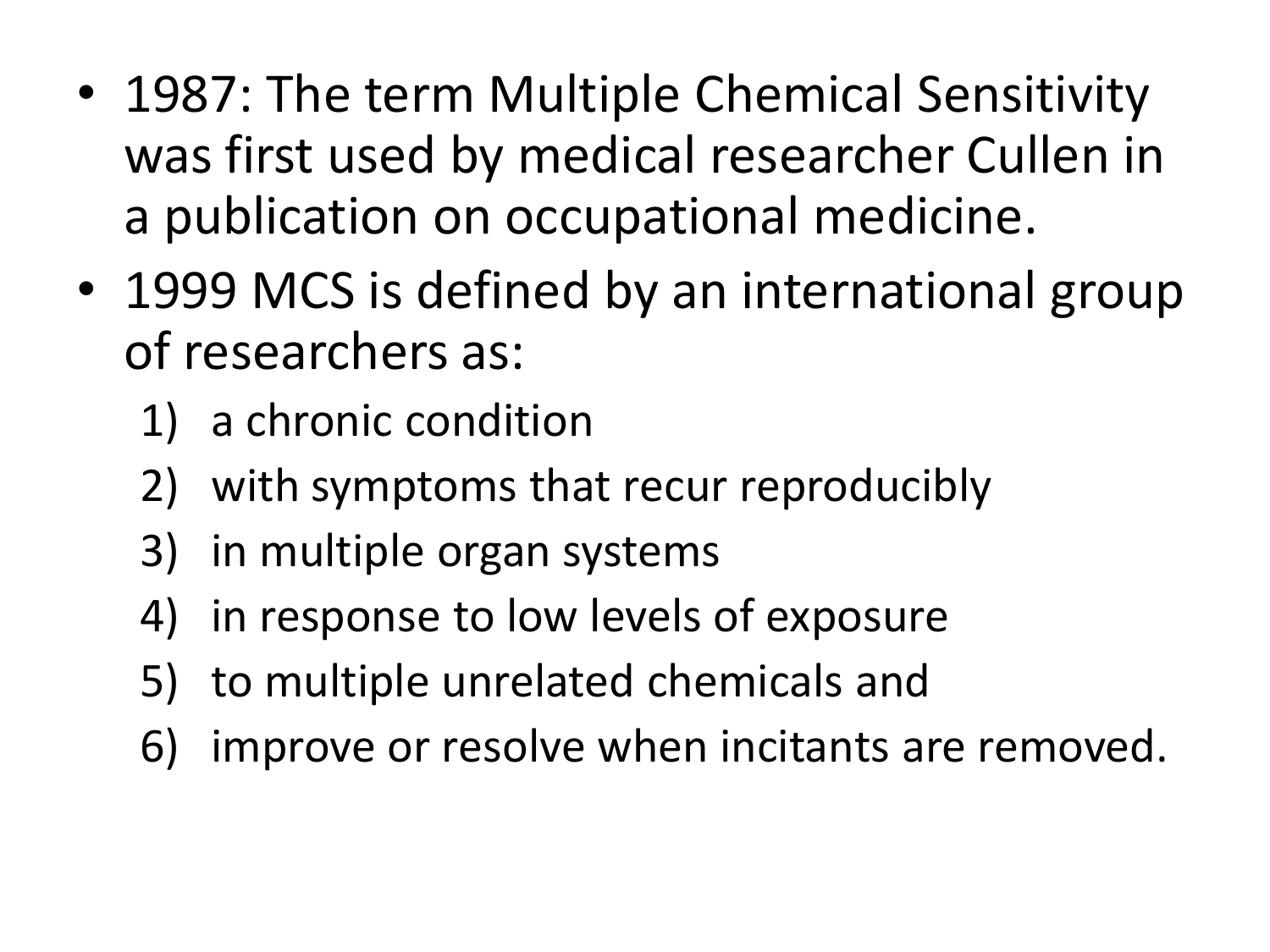# Symptoms of MCS

- Symptoms include:
	- Fatigue
	- Musculoskeletal pain
	- Gastrointestinal problems
	- Memory and concentration loss
- There is significant overlap between MCS, CFS and fibromyalgia.
- Between 30% and 60% of people with CFS and fibromyalgia also qualify for a diagnosis of MCS.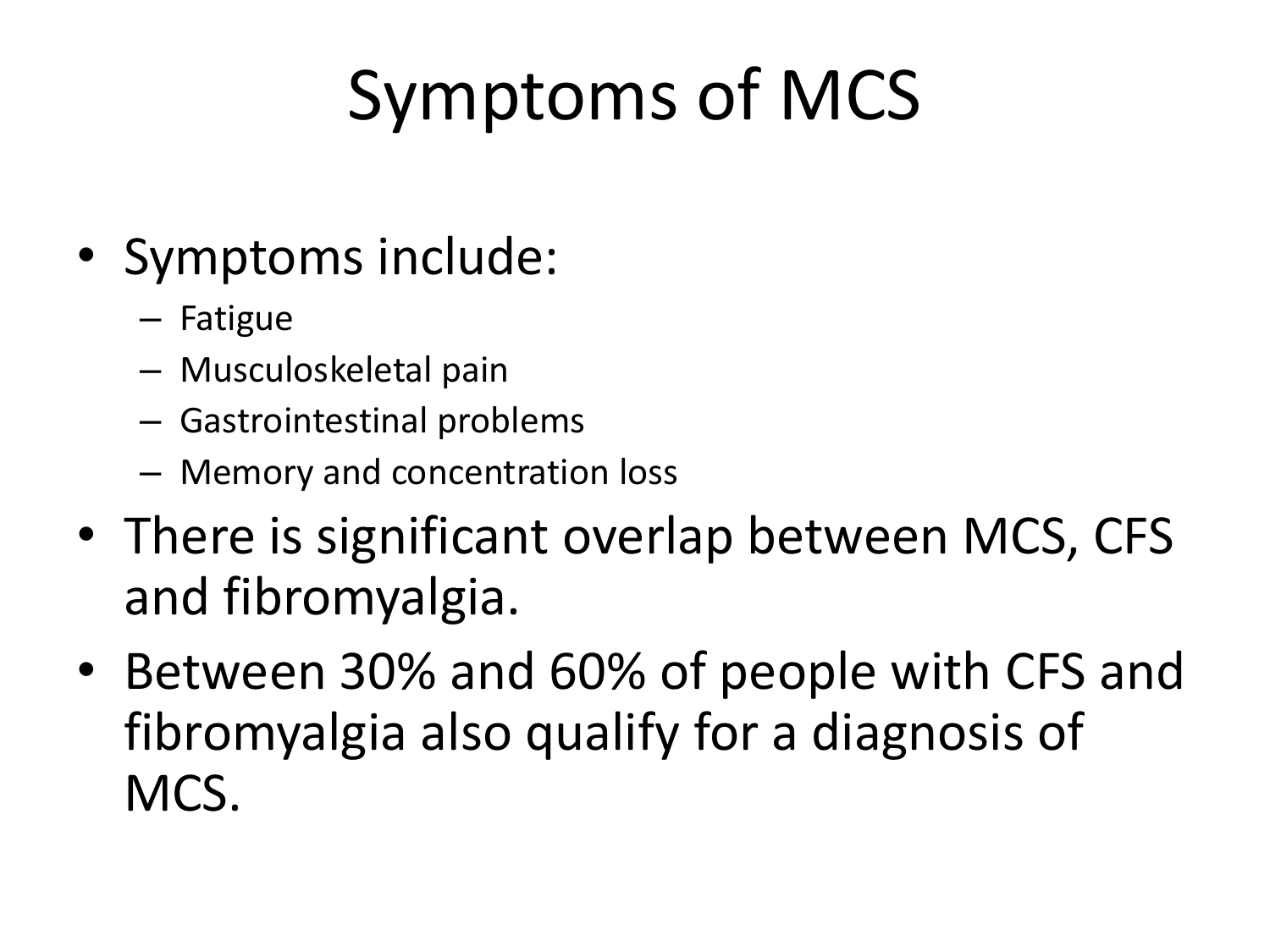### MCS and other chronic illnesses

- Symptoms of MCS also overlap with numerous other chronic medical conditions including:
	- infectious diseases
	- autoimmune disorders
	- coronary heart disease
	- kidney disease
	- lung disease (including asthma)
	- psychiatric/neurological conditions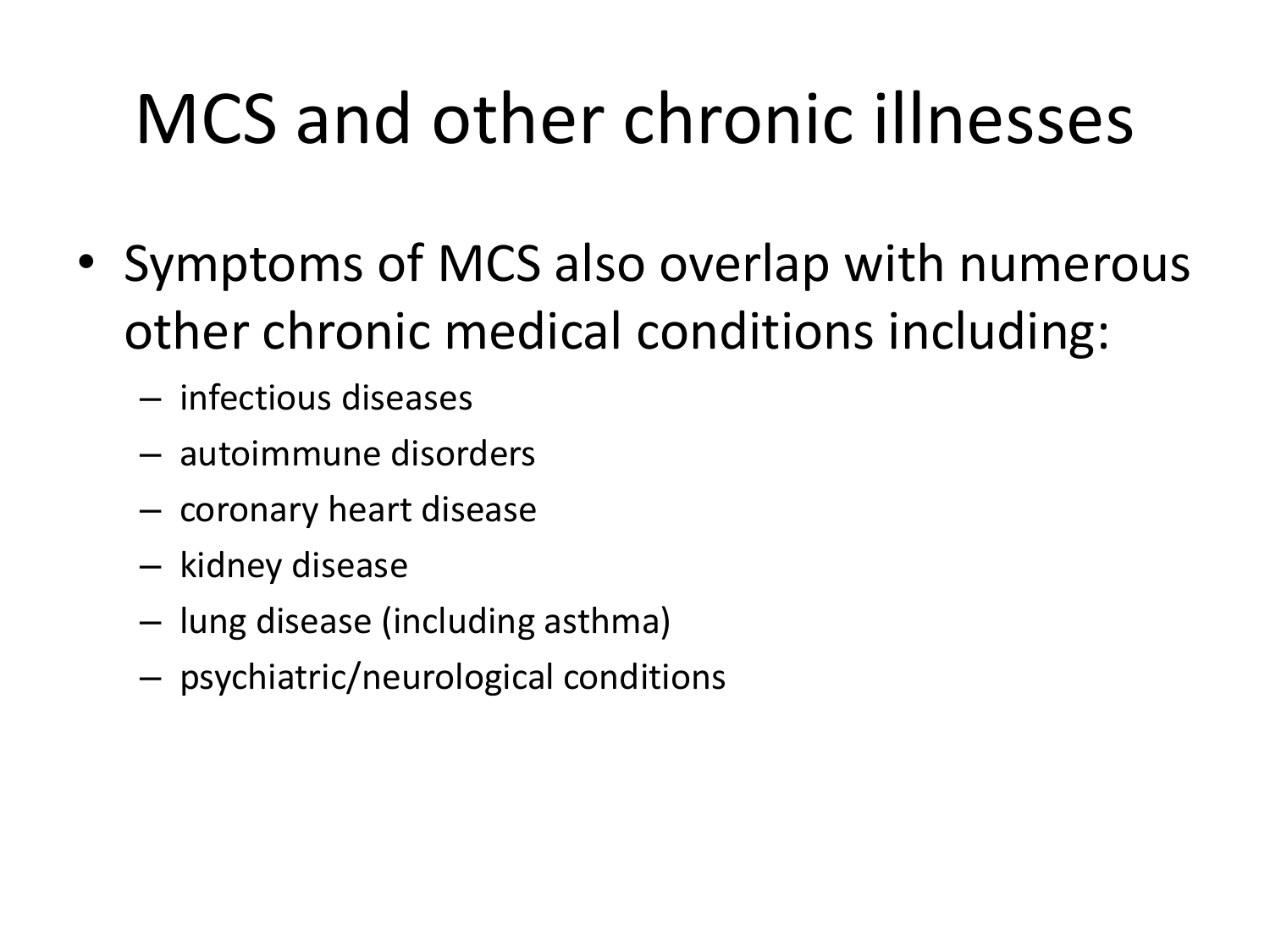### Treatment for MCS

- There is no known cure for MCS.
- Many people report fluctuations in the severity of their illness. Some may improve over time.
- The most effective treatment for MCS is avoidance of chemicals, medications and foods that trigger symptoms.
- Treatments focus on alleviating individual symptoms and can include medications and nutritional supplements.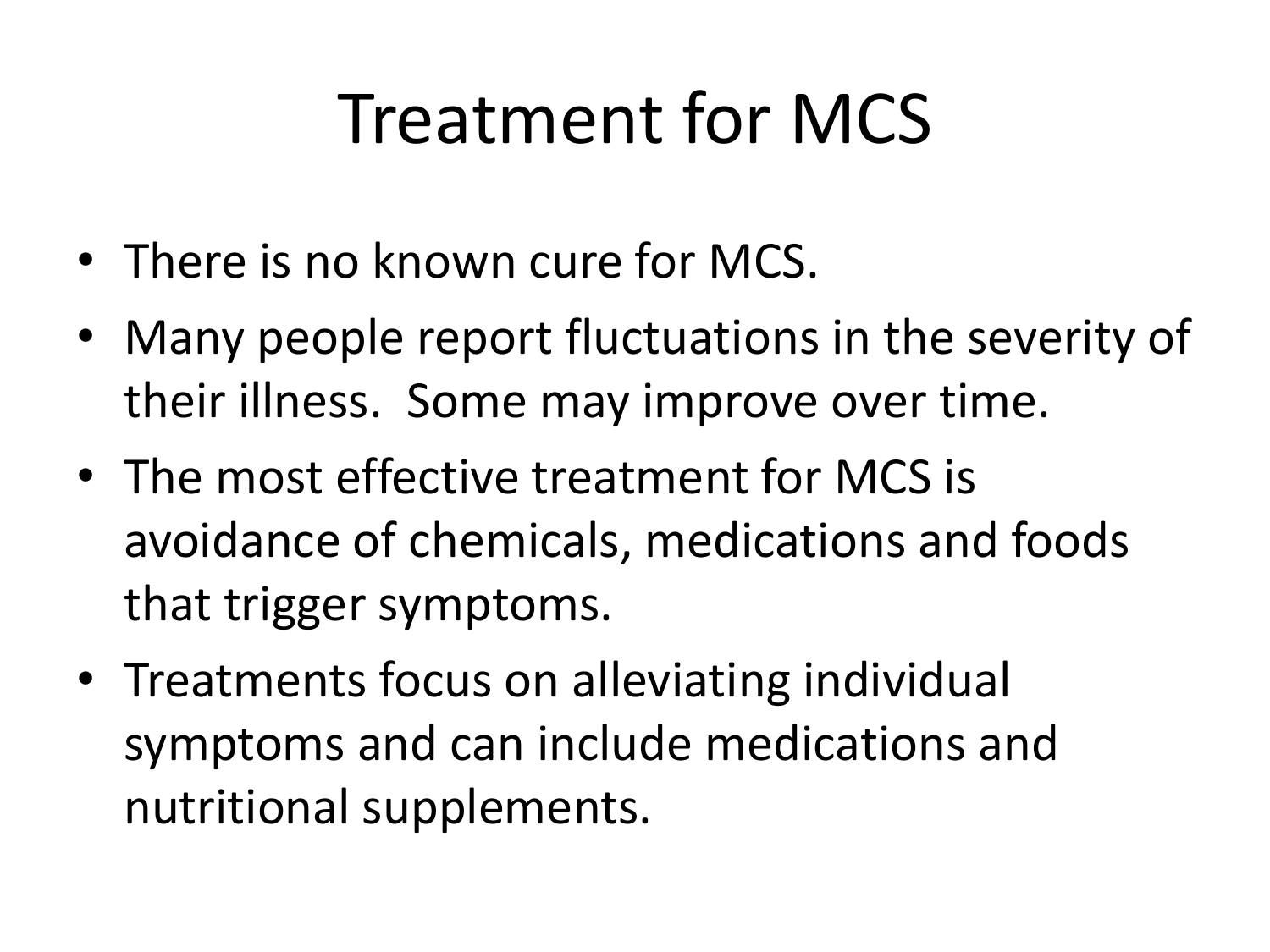## What causes MCS

- The exact cause of MCS remains unclear but is likely to be a combination of environmental and genetic factors.
- MCS appears to occur in two phases
	- The first phase follows exposure to an initiating chemical most commonly pesticides, solvents, petrochemicals, harsh cleaning agents, new building materials.
	- In the second phase sensitivities broaden over time to include numerous unrelated chemicals. Some of the most problematic products include perfumes, pesticides, tobacco smoke, vehicle exhaust, cleaning agents, new building materials.
- There are over a dozen proposed mechanisms to explain MCS most of which present a physical rather than a psychological cause.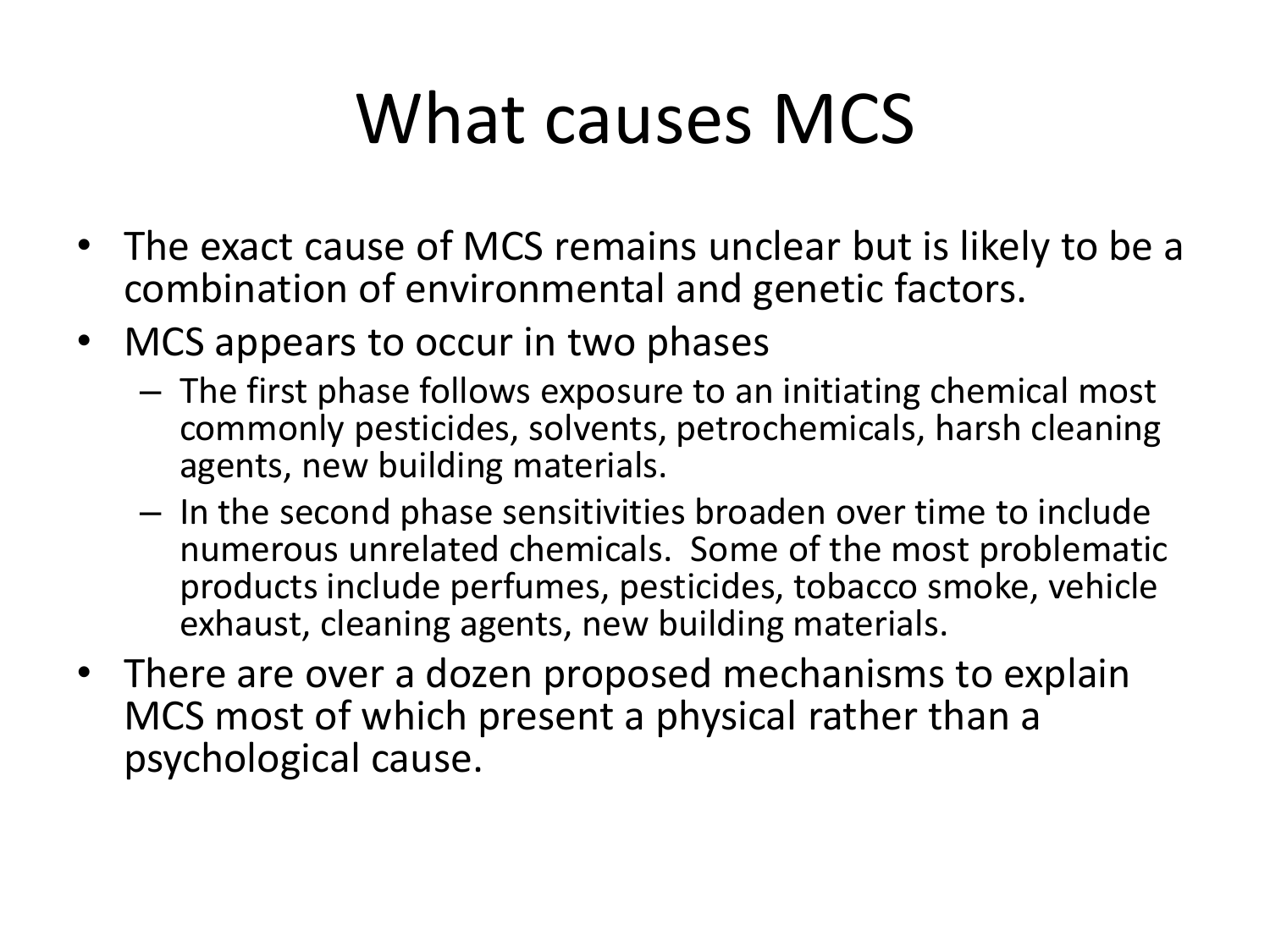### How many people have MCS?

- National and international data suggest that between 1% and 6% of the population have been diagnosed with MCS.
- Around 2% of the population cannot work due to MCS.
- Up to 30% of the population report unusual sensitivities to common chemicals. These people may be at risk of developing MCS.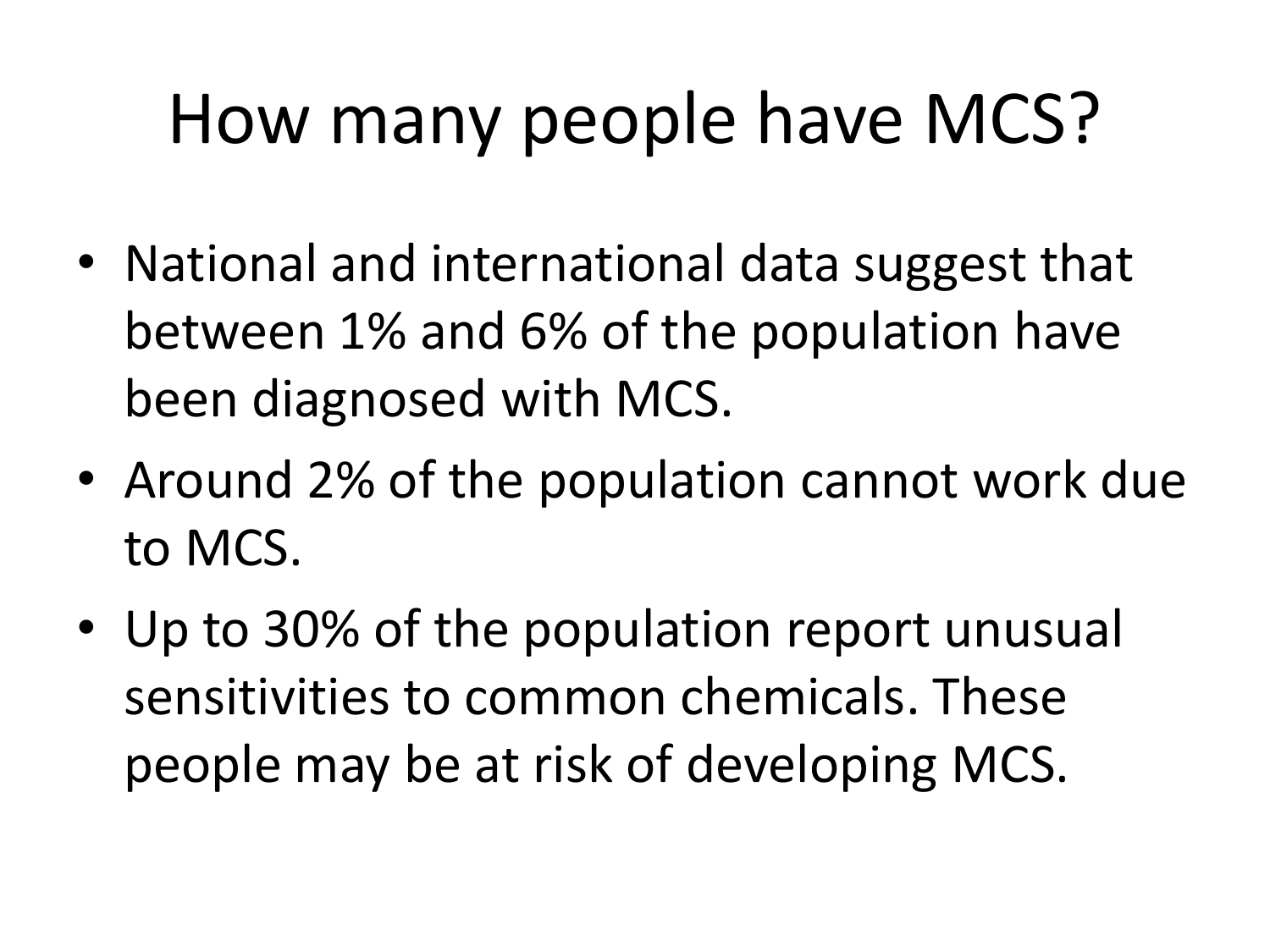## Work of the SA Task Force on MCS

- The Task Force began operating in 2001 with the aims of
	- 1) raising awareness of the serious public health problems associated with many common chemicals and
	- 2) ending the widespread discrimination facing people with MCS.
- Based on an activist model.
- Public health rallies recognising MCS held at state parliament, local government offices, the Department of Health, and Office of Chemical Safety.
- Numerous meetings with politicians and bureaucrats.
- Liaising with community groups with similar environmental and public health interests.
- Working with disability and community services to implement MCS related disability access and occupational health and safety policies.
- Lobbying national agencies such as the Human Rights and Equal Opportunity Commission for the development of comprehensive disability access guidelines on MCS.
- Assisting people with MCS to lodge disability discrimination complaints.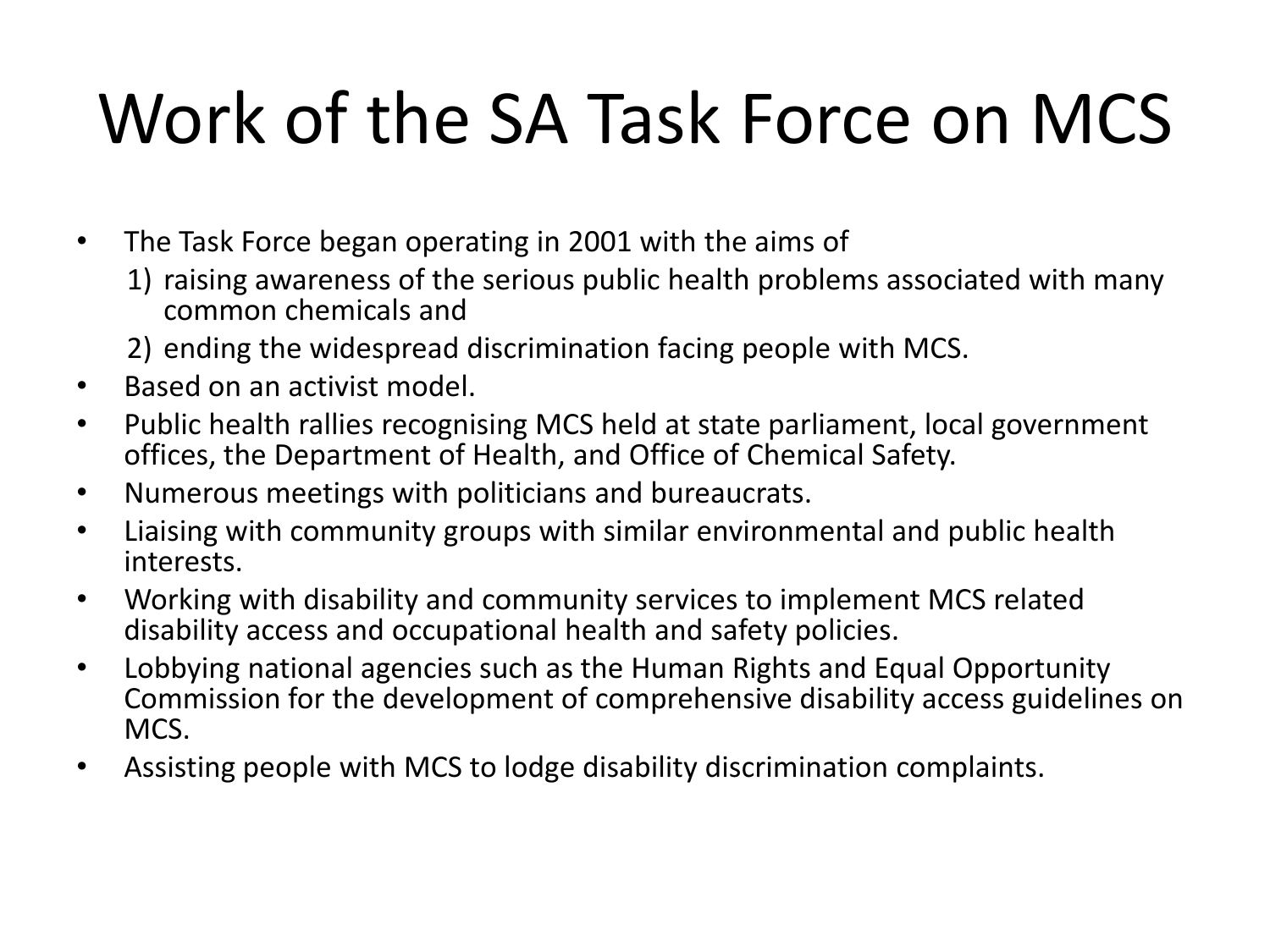#### State Progress on MCS

In 2005 a Parliamentary Inquiry into MCS made numerous recommendations including:

- Monitor the prevalence of MCS.
- Produce and distribute MCS educational materials.
- Establish an interdepartmental committee, the MCS Reference Group, to guide debate and provide updates on MCS.
- Establish herbicide no-spray registers with local councils to assist residents with MCS.
- National research into MCS.
- Review of the adequacy of national chemical regulation with respect to MCS.
- Develop hospital guidelines for patients with MCS.
- Assist people with MCS with disability access to health and community services.
- Apart from establishing the MCS Reference Group, none of the recommendations have been fully implemented by the state government.
- MCS Hospital Protocol is complete but not published.
- No-Spray Registers are still in the policy development phase.
- No comprehensive disability access guidelines have been produced for health and community services.
- Limited MCS related guidelines exist with respect to access to government buildings.
- Mention of MCS as a special needs group was included in the state government's review of health care services.
- The Department of Primary Industries' Chemical Trespass Unit is aware of MCS related issues and responds quickly to complaints relating to neighbours' use of pesticides affecting people with MCS.
- The state government's fruit fly eradication program keeps a register of people with MCS who are notified of any fruit fly outbreaks requiring the use of pesticides in the metropolitan area.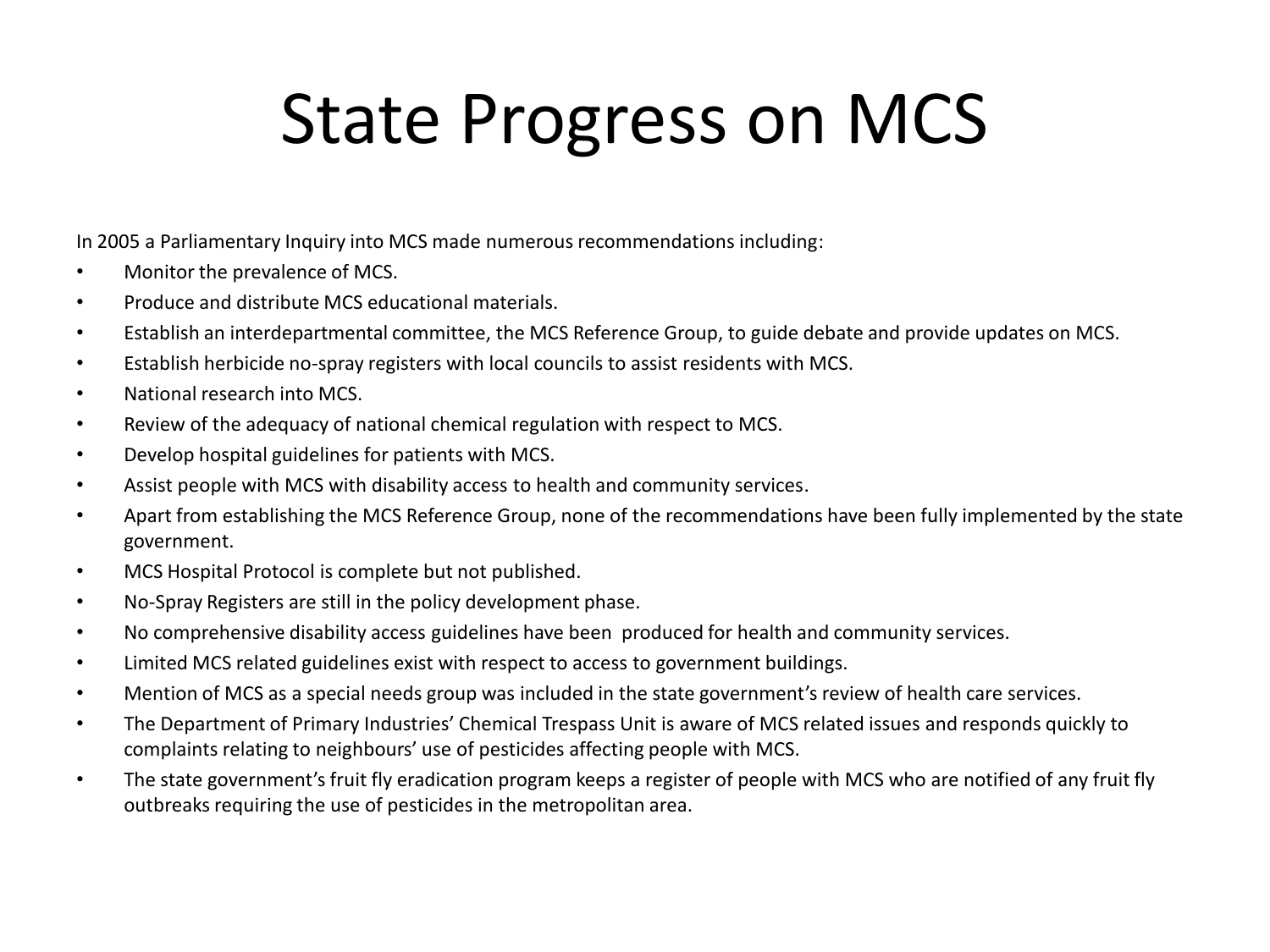## National Progress on MCS

- Australia's national chemical regulators, the Office of Chemical Safety and the National Industrial Chemical Notification and Assessment Scheme, have almost completed a review of MCS medical literature with the aim of identifying future research needs.
- Community groups have criticised the report for being biased towards psychological explanations of MCS.
- In the last few years MCS has been recognised as a legitimate disability under state and federal equal opportunity laws (see HREOC website).
- A national review of building code legislation for disability access to buildings refused to include considerations for MCS citing lack of research and poor scientific understanding of MCS as the reasons. The review's authors referred to disability discrimination legislation as a possible remedy.